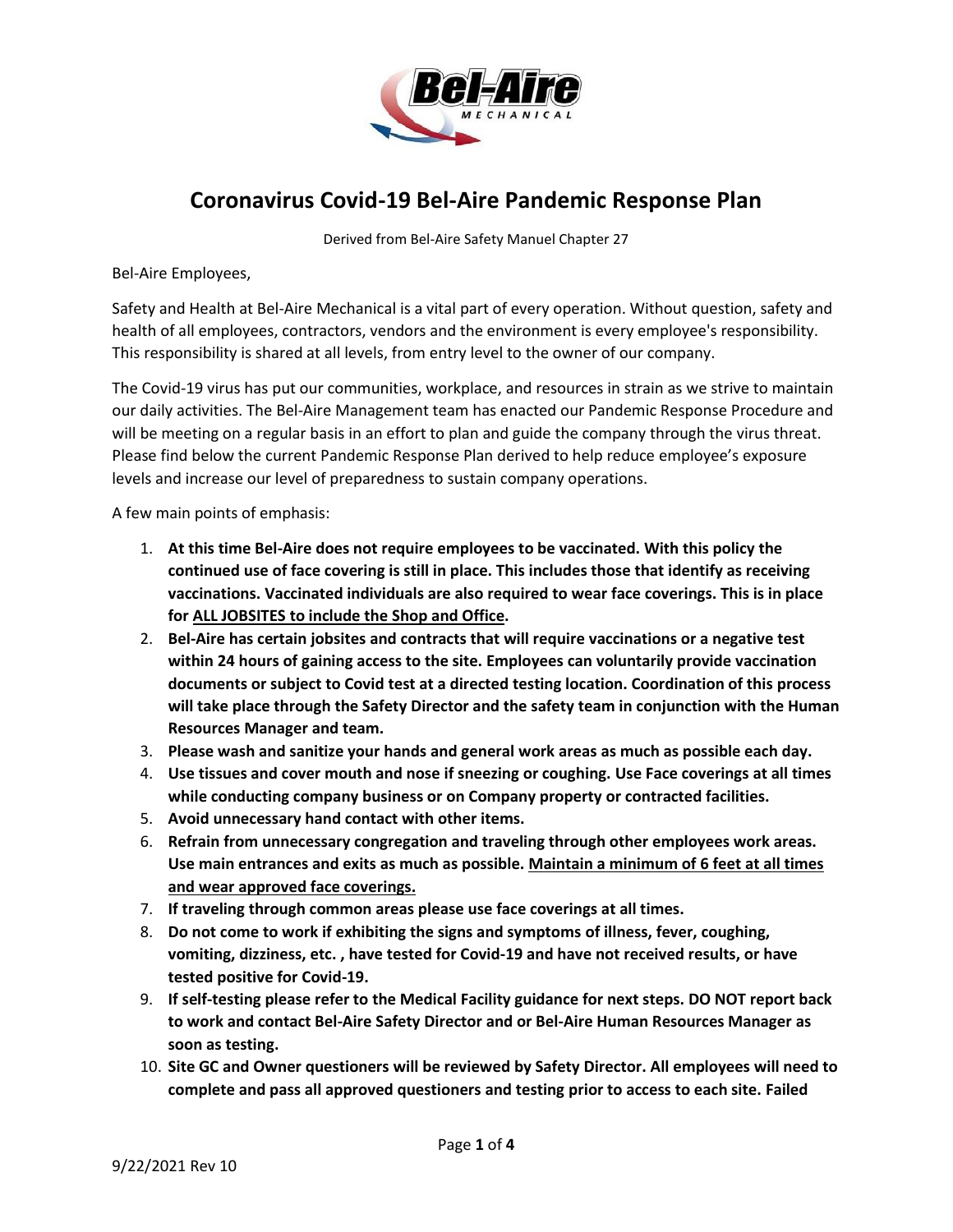

**tests must be reported to Safety Director / Pandemic Response Coordinator for review and guidance.**

11. **Travel restrictions are in place and should be observed. Travel outside the U.S will restrict work activities once returning to the U.S. and will need to be communicated with Bel-Aire Safety Director and or Bel-Aire Human Resources Manager.**

**Visit** <http://belairemechanical.com/safety/> for future updates.

## **See below for Full Plan**

## **Bel-Aire Mechanical Pandemic Response Plan Corona Virus (Covid-19 )**

- All employees that have traveled outside the mainland U.S. in the past 60 days will be monitored and not dispatched to mission critical locations as determined by the Pandemic Response Coordinator.
- Employees that have worked at a location that may have had a Covid-19 reported infection and may have been in contact with the area of contamination will be reviewed and monitored and not dispatched to mission critical locations.
- Pandemic Response coordinator will incorporate each jobsite and Contractor/Owners site specific plans pertaining to the Covid-19 threat into Bel-Aire's plan as needed.
- Encourage Customers, Clients, Vendors, and potential customers to use remote facilities, telecommunications, and technology-based formats for meetings and communication. Refrain from visiting Bel-Aire's main office or trailers/job sites if not absolutely needed.
- Employee gatherings of more than 4 will be discouraged.
	- Control and Clean Break Room/Break Areas
	- Meetings Use Video, Computer, or Teleconference
	- If using meeting locations observe social distancing, Face covering use, and cleaning policy.
- Employees with job duties that can be accomplished by telecommuting will be explored.
- Key employees will ensure a cross-trained and prepared employee has been established to fill in and maintain continuity if they may be ill.
- Supervisors will be instructed to report to Safety and HR employees that exhibit extended symptoms of illness, fever, coughing, vomiting, dizziness, etc. (A review will be completed by the Safety Director/Pandemic Response Coordinator)
- **Employees that demonstrate these symptoms or choose not to report to work will be instructed by the Safety Director and HR Director to consult a Doctor and will not be permitted to return to work without a Doctors release to work. (A Doctor or the person exhibiting the signs and symptoms will determine the need to subject to a Covid-19 test)**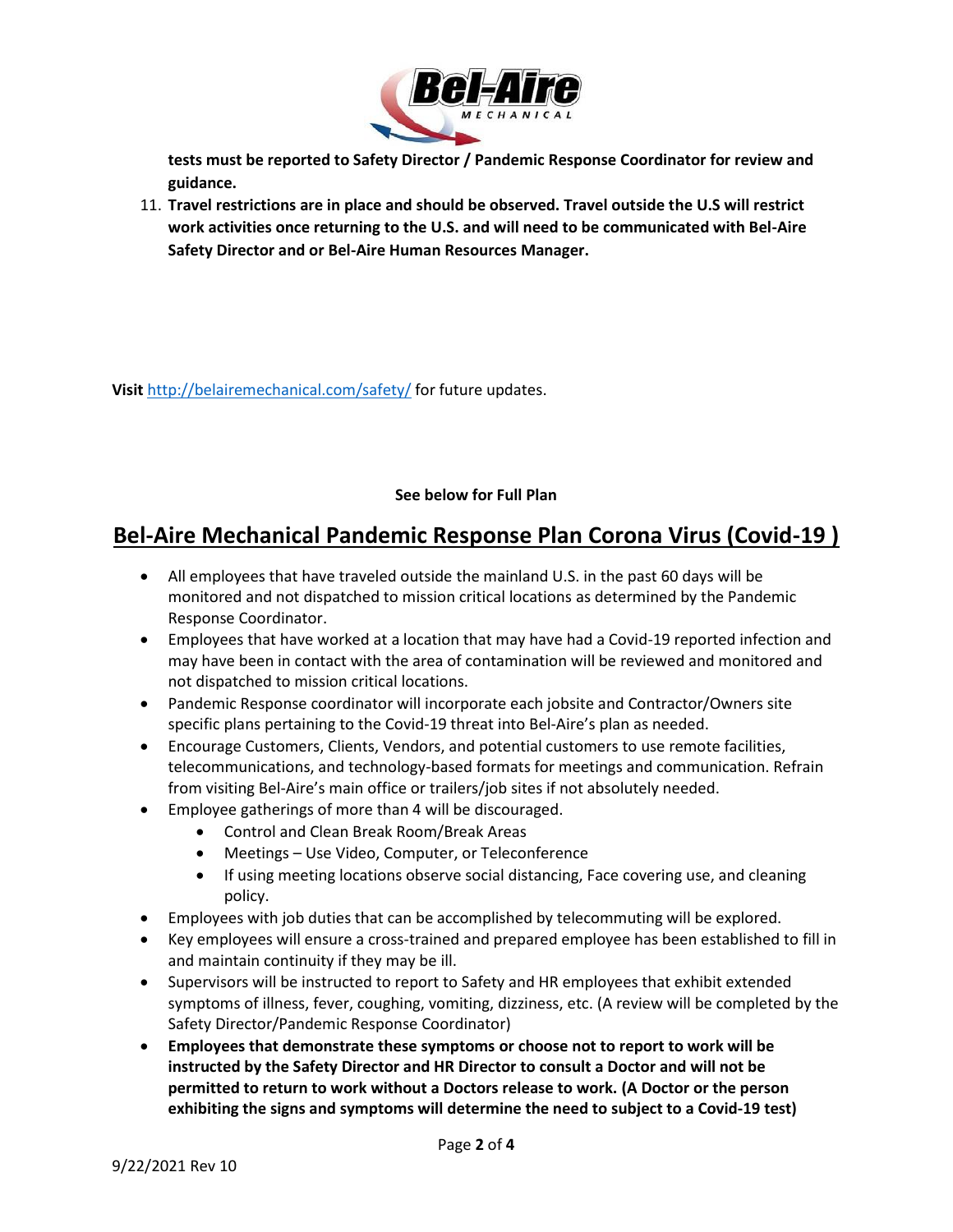

- Purchasing/PM's will maintain constant contact with their key vendors to determine the impact of the outbreak on their operations and its effects on our ability to perform our daily functions.
- All Issues and concerns will be communicated to Bel-Aire Management Pandemic Response Coordinator and management team. Any issues determined to be a threat to a job site or project will be immediately communicated to the GC or Owner for collaboration.
	- 1. The Pandemic Response Coordinator will ensure a plan to obtain extra quantities of any necessary supplies that may be threatened due to the outbreak.
- Bel-Aire will monitor staffing levels at all locations and ensure resources to maintain critical operations are prepared.
- Restrict and monitor the staffing of workforce from one jobsite to another. The workforce assignments will be on an as needed basis to complete the scope of work at that time. Bel-Aire has been and will continue to follow all of our customer's protocols that have been put in place.
- Should any job site complications, closing, or quarantine take place, staffing availability or concern, the team will review and communicate to the customer as needed.
- Should a job site or location be closed or isolated, notices shall be posted and emails will be sent prominently at and from the location to the Bel-Aire Pandemic Response Coordinator. Bel-Aire Management team will immediately inform customers of the situation and tell them where and how they can transact business. Telephone and other lines of communication will be routed to a location where they will be staffed by employees so customers' attempts to reach us do not go unanswered.
- The Pandemic Response Coordinator and the team will ensure that the customers are kept informed of any changes that affect their transaction of business with Bel-Aire. On an as needed basis, information will be included on the home page of our website, in the lobbies of our locations, and in other media as appropriate.
- Employees testing positive for Covid-19 will follow guidelines given by the testing facility and quarantine for a period of up to 14 days. Employees may start testing on the 10 day after from the positive test result. Once completing the quarantine two negative test results will be needed to return to work.
- Employees that have lived with or have spent significant time with a known Covid-19 positive individual shall report the circumstances. The Pandemic Response Coordinator will REVIEW the circumstance and set the actions required based on known facts.
- Employees that need to answer questionaries to enter a job site will do so. If for some reason they answer a question that does not allow them to enter the site, the employee must contact the Pandemic Response Coordinator to review. The Pandemic Response Coordinator will take actions as presented by the facts of the present information.
- Employees found to be working in "close contact" as defined by the CDC, will need to submit to a Covid-19 test and follow the testing locations directives. Each of the cases will be managed and reviewed on a case by case situation by the Pandemic Response Coordinator. If the person does not test, a minimum of a 14-day quarantine will need to be observed from the last known contact with the infected employee. At a minimum the employees defined as close contact will need to self quarantine for 72 hours, show no signs and symptoms, and then provide two negative test results prior to returning to work.